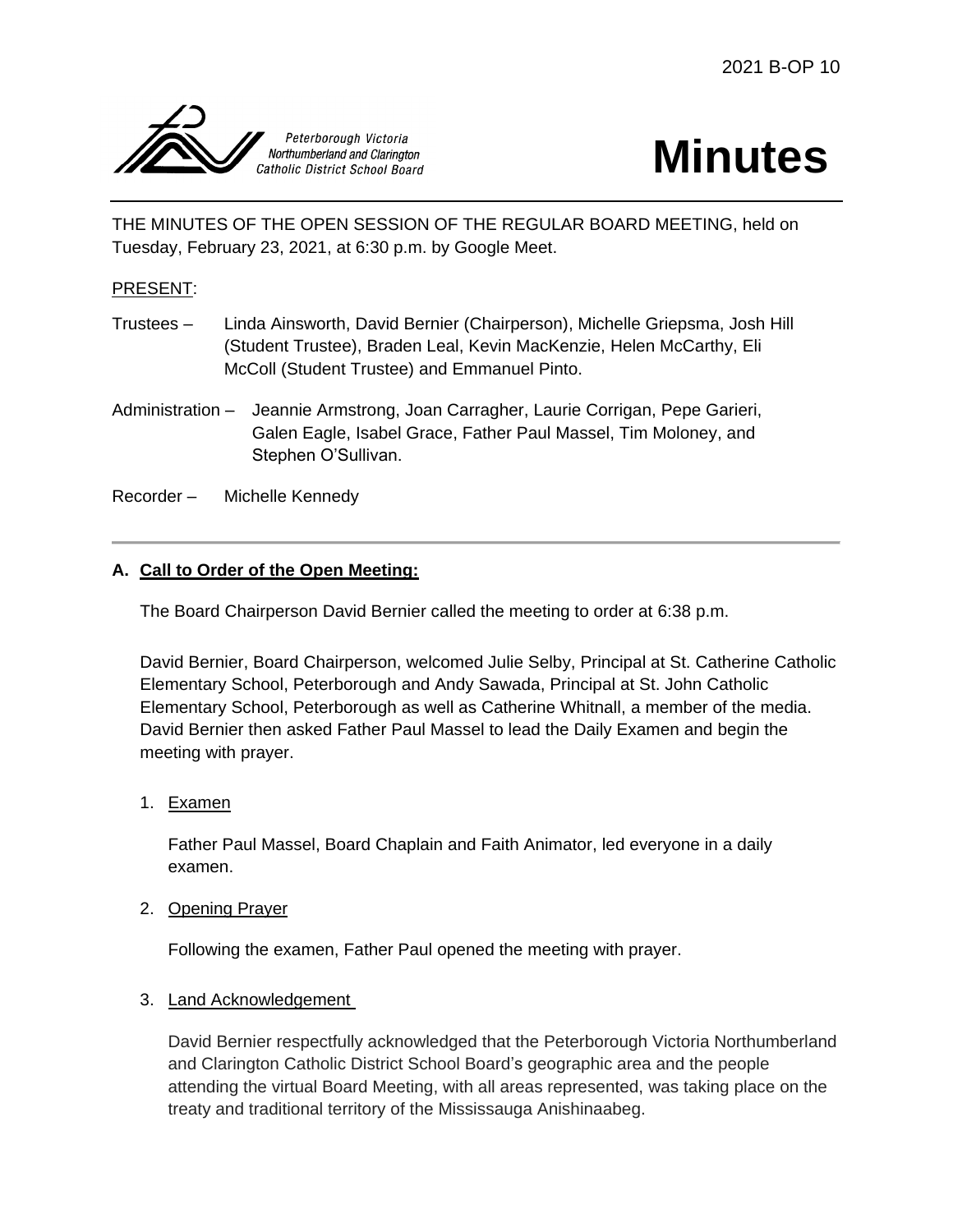## 4. Singing of the National Anthem

The National Anthem was sung by Trustee Linda Ainsworth.

## 5. Approval of the Agenda

**MOTION:** Moved by Emmanuel Pinto, seconded by Braden Leal that the Agenda be approved.

Carried.

## 6. Declarations of Conflicts of Interest

There were no of conflicts of interest declared.

- 7. Approval of the Minutes of the January 26, 2021 Regular Board Meeting.
	- **MOTION:** Moved by Linda Ainsworth, seconded by Braden Leal

that the minutes of the January 26, 2021 Regular Meeting be approved.

Carried.

8. Business Arising Out of the Minutes.

There was no business arising from the minutes.

#### **B. Reports from the Office of the Director and Student Trustees:**

1. Report from the Director of Education.

Joan Carragher gave the Director's Report, including the following highlights:

- Clarington schools resumed in-person learning as of February 8 and now all schools are back to in-person learning
- Through partnerships with the Ministry, voluntary asymptomatic testing is now available for all staff at designated pharmacies in Cobourg, Peterborough, Clarington.
- Enhanced screening requirements have been put into place for all students and staff. Students must complete a google form that includes the assessment prior to their attendance each day. Staff sign off to verify that they have completed and passed the self-assessment. Implementation has been due to a lot of work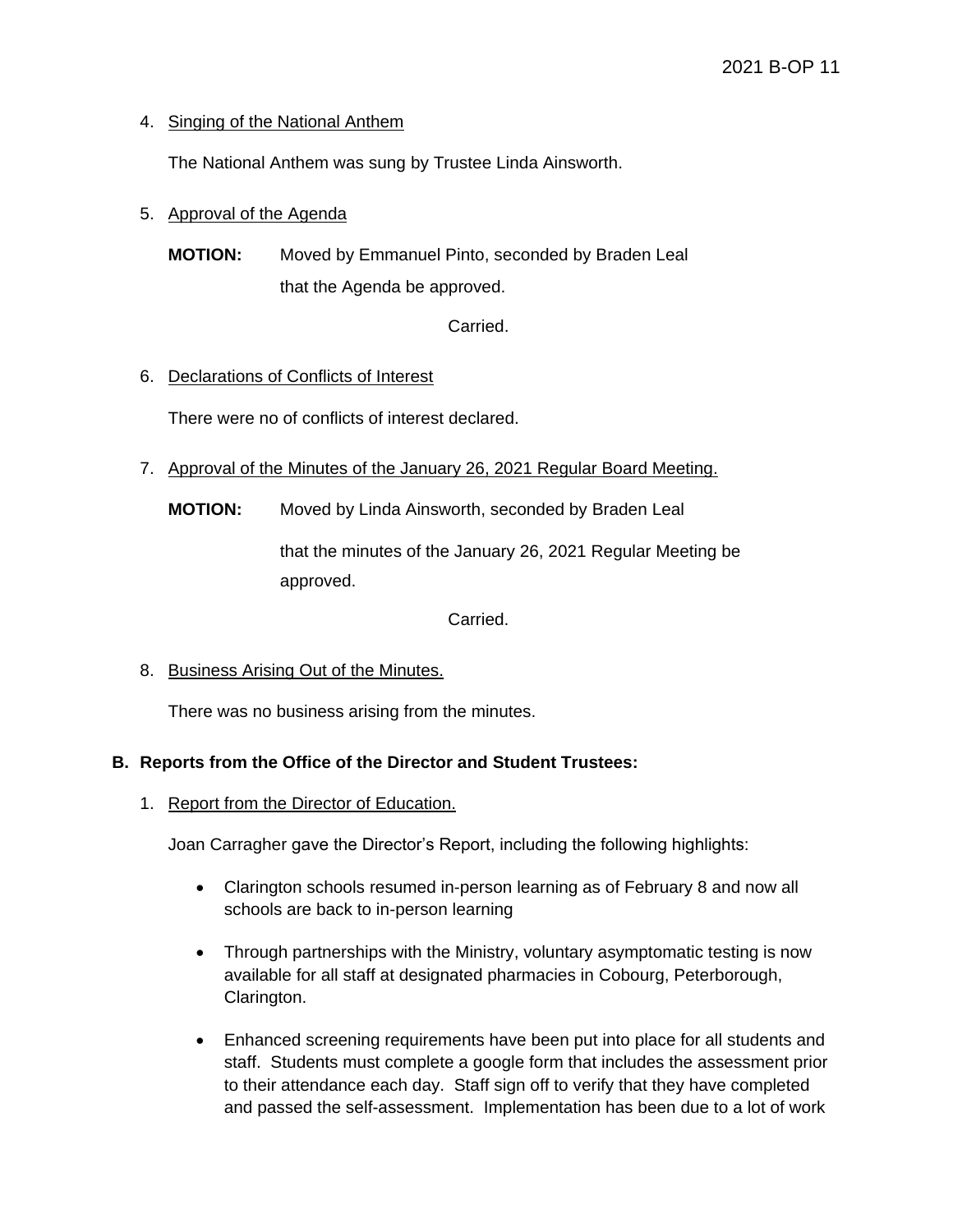from the senior team and Information Technology staff.

- Changes to symptom screening protocols now require individuals to stay home with a single symptom. In addition, people in the household must isolate as well. These new measures may present staffing challenges and further strain on shortages of replacement staff.
- Targeted asymptomatic testing for students will begin the in near future. Clinics will be set up in various locations week to week with a requirement to have 5% of schools tested and a target of 2% of students participating. Participation rates will be reported to the Ministry weekly. We plan to begin with the Clarington area and more details will be shared.
- Announcement of the delay of March break to April 12-16 has caused the reorganizing of the school year calendars to reflect the change.
- Thanks to Father Paul Massel for arranging a virtual Ash Wednesday paraliturgy for the schools to engage in the beginning of our Lenten journey.
- February is Black History Month and many activities are taking place including a a number of presentations to our principals and our six secondary schools by Nadine Williams, award-winning poet, author and entrepreneur. Thanks to Jeannie Armstrong, Superintendent for organizing these events.
- On the February  $1^{st}$  PA Day, teachers participated in assessment and evaluation activities and various special education workshops were organized by Special Education department staff under the leadership of Laurie Corrigan, Superintendent.
- Sessions with psychologist Dr. Joti Samra continue with prinicpals, viceprincipals, managers and superintendents. These sessions support our leaders as they navigate these complex times.
- Minister of Education Stephen Lecce virtually visited a classroom at St. Catherine Catholic Elementary on February 17. It was a successful visit where Mr. Lecce noted that it was the most dynamic experience he has had in a virtual visit. Thanks were expressed to David Bernier, Board Chairperson and Helen McCarthy, Trustee for their participation and to Julie Selby, Principal and Genevieve O'Grady for their preparation and facilitation of the visit.

Following her presentation, Joan Carragher answered questions from the trustees.

#### 2. Report from the Student Trustees.

Student Trustees Josh Hill and Eli McColl gave the Student Trustee report: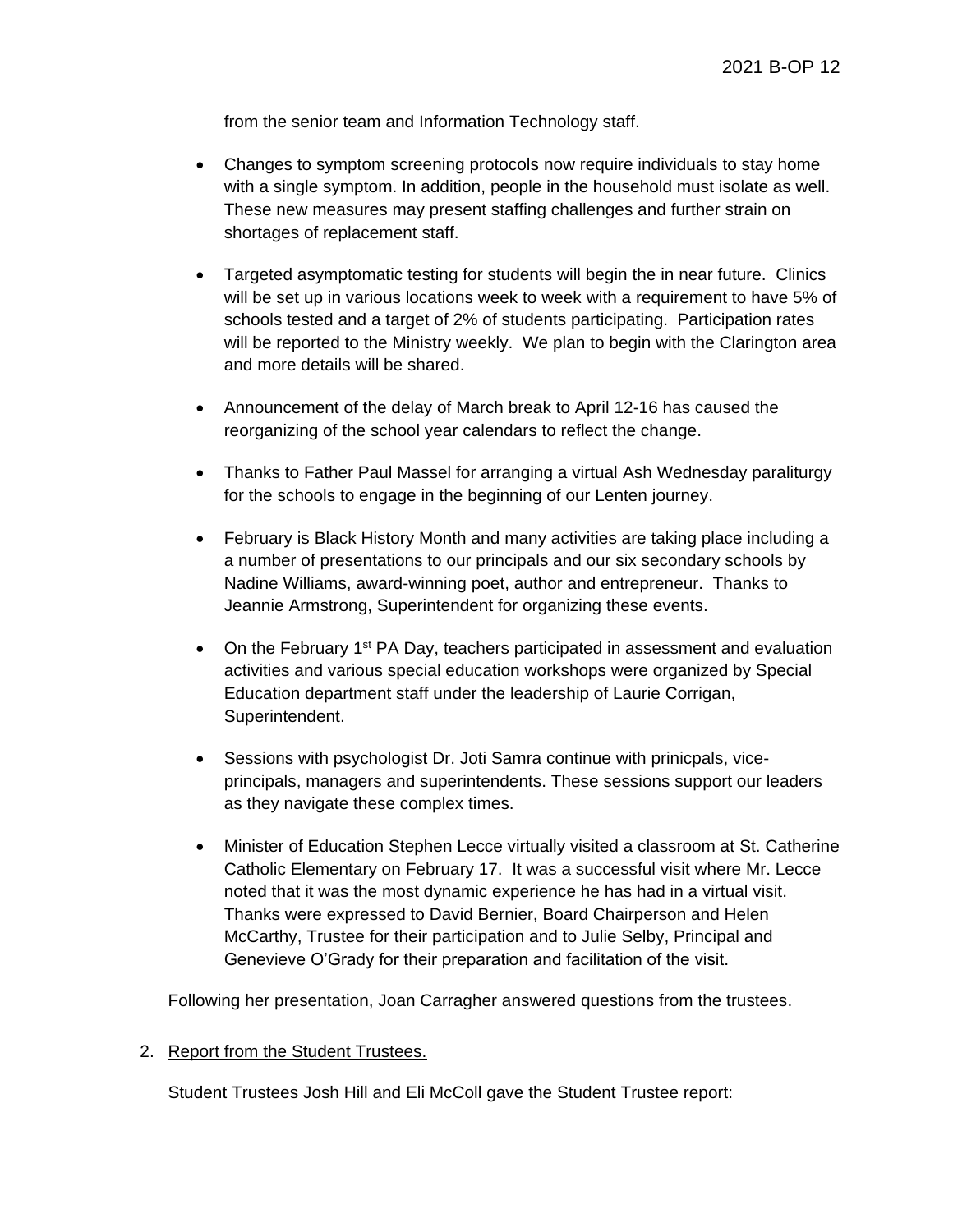- February has been slow and yet an exciting month as students move back to the routine with all schools returned back to in-person learning.
- At this month's Student Council Liaison Committee meeting we heard from students about school spirit initiatives and realize the importance on mental and wellbeing in school
- An awareness video by students at St. Peter about Pink Shirt Day emphasizes the importance of being kind to one another. Other social justice initiatives included buying chickens for families in need around the world; food drives and donations to local organizations from dress down days.
- The Student Council Liaison Committee continued planning the fourth session of student liaison retreat, 'Voices that Heal'. Inspirational musician, Peter Katz has been booked.
- Josh Hill and Eli McColl attended the OSTA-AECO Board Council Conference in February which included many sessions about student advocacy and safety in schools and presentations from education stakeholders. The promotion of the 'Volume of our Voices' initiative continues to be promoted for students in PVNCCDSV and all over the province.
- Gratitude was extended to everyone for their work to continue learning for all students in PVNCCDSB.

Following the report, the student trustees answered questions from the trustees.

#### 3. Report from the Manager of Communications.

The Manager of Communications, Galen Eagle shared system highlights from all areas of the board which included the following highlights:

- Black History Month activities at elementary and secondary schools which included guest speakers who brought their talents and knowledge to students in various areas of curriculum such as literacy, music, visual arts, and financial literacy and business.
- Education Minister Stephen Lecce's virtual classroom visit to Genevieve O'Grady's Grade 5 class at St. Catholic Catholic Elementary School. Mr. Lecce participated with Grade 5 students in collaborative lesson about the levels of government.
- Upgrades to welding facilities in PVNCCDSB secondary schools have resulted in the Canadian Welding Bureau designating St. Peter CSS and St. Mary CSS as official testing facilities. About 35 Grade 11 and 12 students have received certification while testing in their own facilities. Having the CWB certification has been a large benefit to students in seeking out coop placements and part-time jobs.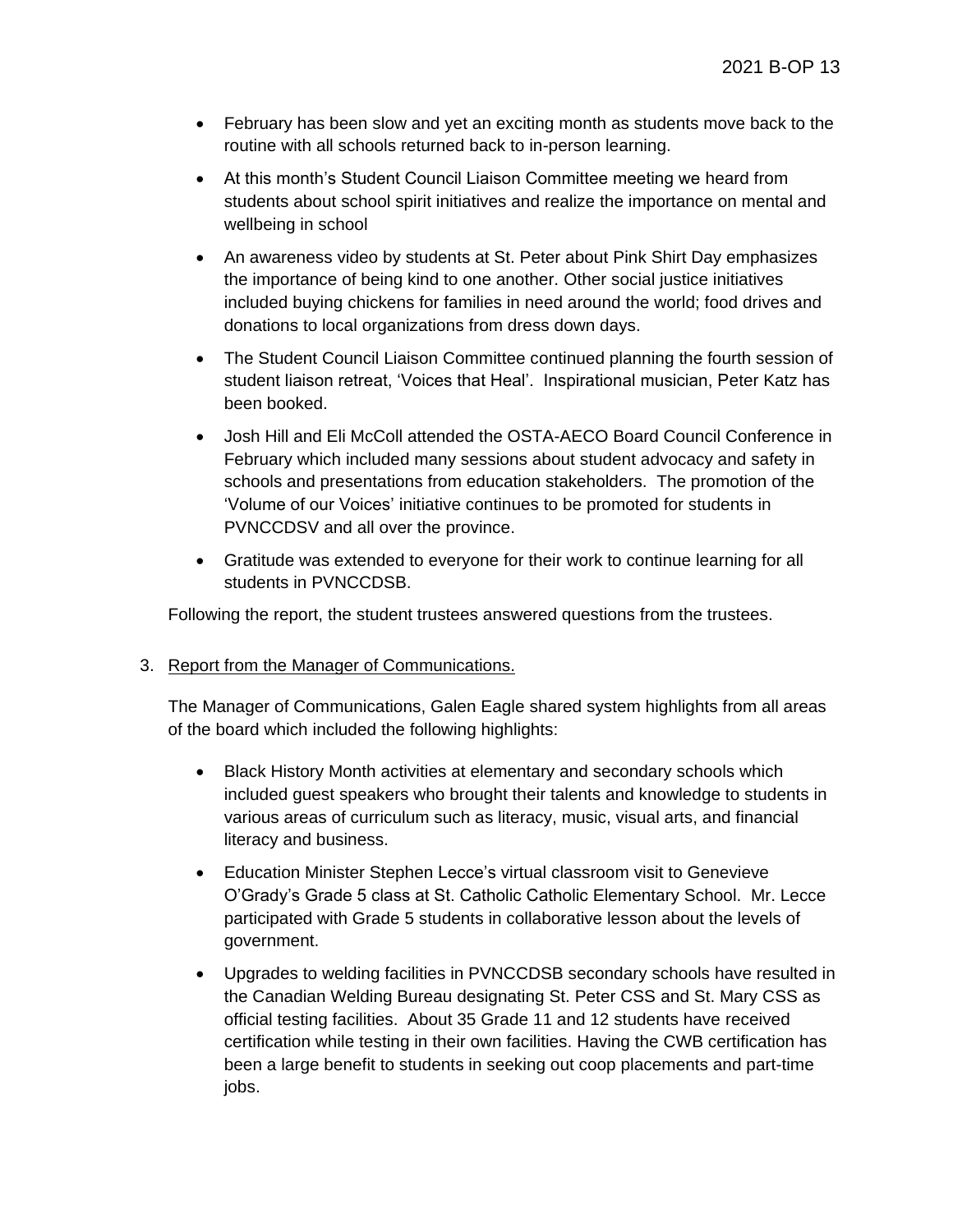- Pink shirt day will be held on February  $24<sup>th</sup>$ . This year the theme is "Lift Each Other Up".
- Students at St. Peter CSS recently were making the most of February by snowshoeing and participating in outdoor physical activities with gratitude for outdoor spaces and outdoor education funding.

At the conclusion of his report, Galen Eagle invited questions and comments from the trustees.

#### **C. Presentations:**

#### 1. Mental Health and Well-being – PVNCCDSB Updates

Superintendent of Special Education, Laurie Corrigan introduced Board Mental Health Lead Jennifer Angelo and Board Mental Health Lead Mandy Hamu who gave an update on Mental Health and Well-being Initiatives in our board.

Jennifer Angelo and Mandy Hamu presented a slideshow which gave detailed information about initiatives and activities in three areas of focus: students, staff and families.

Work has begun on the renewal of the Be Well Strategy with the development of a survey to gather data from the Wellness Advisory Group and Wellness Integration Group, senior administration, school administration, managers and staff members. The renewal will align with the board's strategic plan renewal.

Following the presentation, the trustees were invited to ask questions of the presenters.

#### 2. Strategic Priorities Planning

Joan Carragher, Director of Education reported to the trustees about the strategic planning to take place in the upcoming months to renew the board's Strategic Priorities for the years 2021-2025. The presentation included the planned timelines and the consultation process to be engaged. It is expected that the consultations will take place between March and June, review of data in July and August, and plan finalization and approval in September 2021.

#### **D. Programs and Services:**

#### **E. Business, Finance and Governance:**

1. Ontario Catholic School Trustees Association (OCSTA) Open Session Report.

David Bernier, Board Chairperson, reported that there were numerous memos received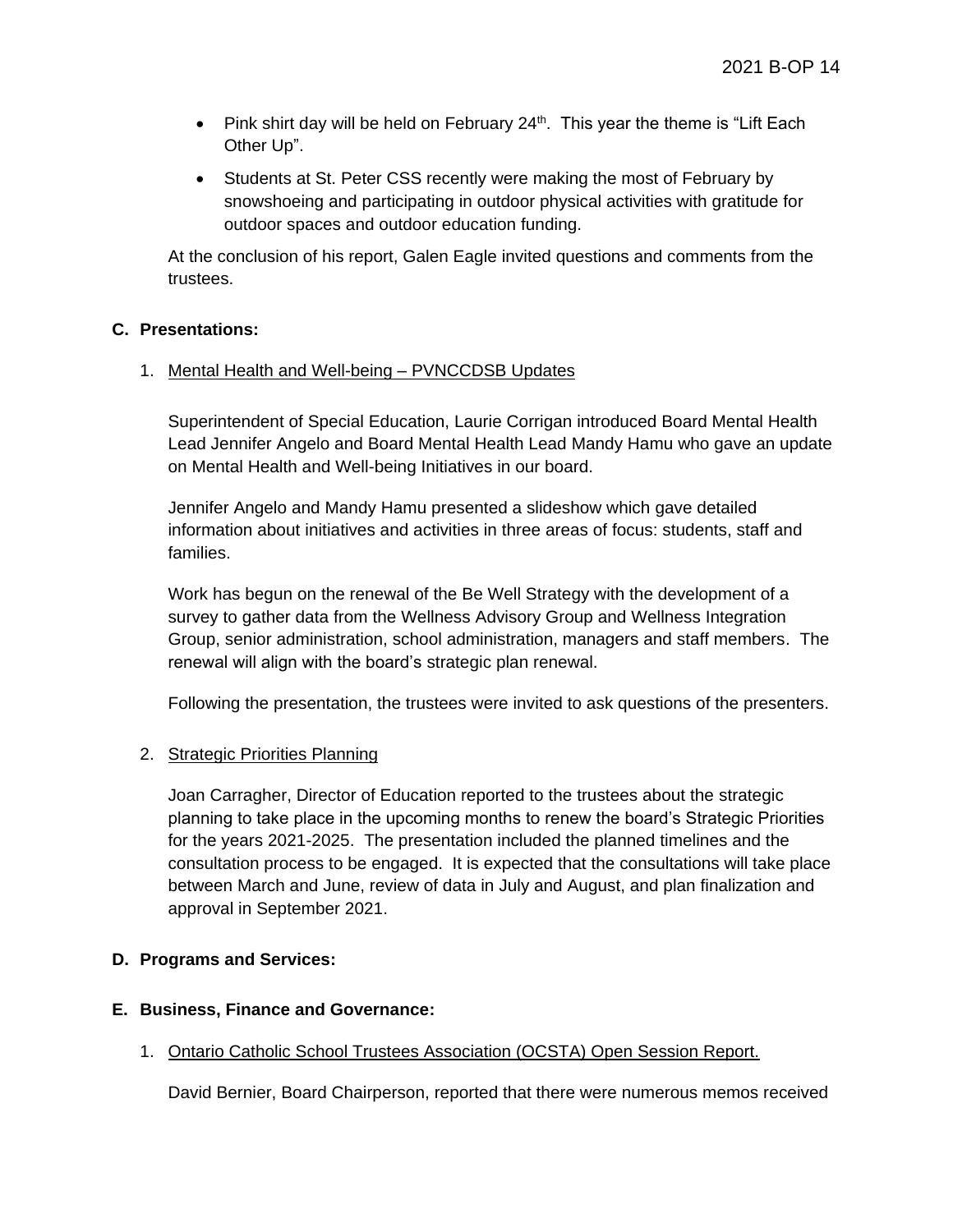from OCSTA this month. He highlighted that information was distributed about daily meditations for Lent and there was a request for information from boards about their ecological initiatives that will be compiled in a resource to be distributed in May. A response to the request was sent from our board. David Bernier also reported that he attended a seminar for Board Chairpersons and Vice-chairpersons on board governance organized by OCSTA. He noted that the Canadian Catholic School Trustees Association Annual General Meeting will be held virtually on June 3 and 4.

It was reported that the nominations for the OCSTA elections for the positions of president, vice-president and regional directors are due by April 9, 2021. There will be a process to register for proxy voting for those who will not be able to attend the Annual General Meeting.

Linda Ainsworth gave her Regional Representative report and stated that the professional development sessions that have been recorded are available for viewing on the OCSTA website under the member portal that trustees can view at their convenience by logging into the site. Mrs. Ainsworth also reported on the second part of the Human Rights Training and summarized the presentations of Grace Fox and Tracey O'Donnel, who provided perspective on human rights from the indigenous community.

#### **F. Human Resources:**

# 1. Ontario College of Teachers, Temporary Teaching Certificates.

Stephen O'Sullivan, Superintendent of Human Resource Service gave a presentation on the trends of retiring teachers and the number of teachers coming out of the faculty of education ready for hire. Province-wide there is a shortage of occasional teachers which has resulted in the Ontario College of Teachers allowing for temporary teaching certificates for teachers in their final stages of the Bachelor of Education. The criteria and timelines of candidates who are eligible to apply were reviewed.

For PVNCCDSB, this new opportunity allows for teacher candidates who are available to fill a gap, to be employed as an occasional teacher. Candidates seeking regular employment with our board will still be required to go through the robust interview process for permanent hiring.

# **G. Policy Development:**

# 1. Recommended Actions from the Policy Development Committee Meeting, February 2, 2021.

**MOTION:** Moved by Emmanuel Pinto, seconded by Braden Leal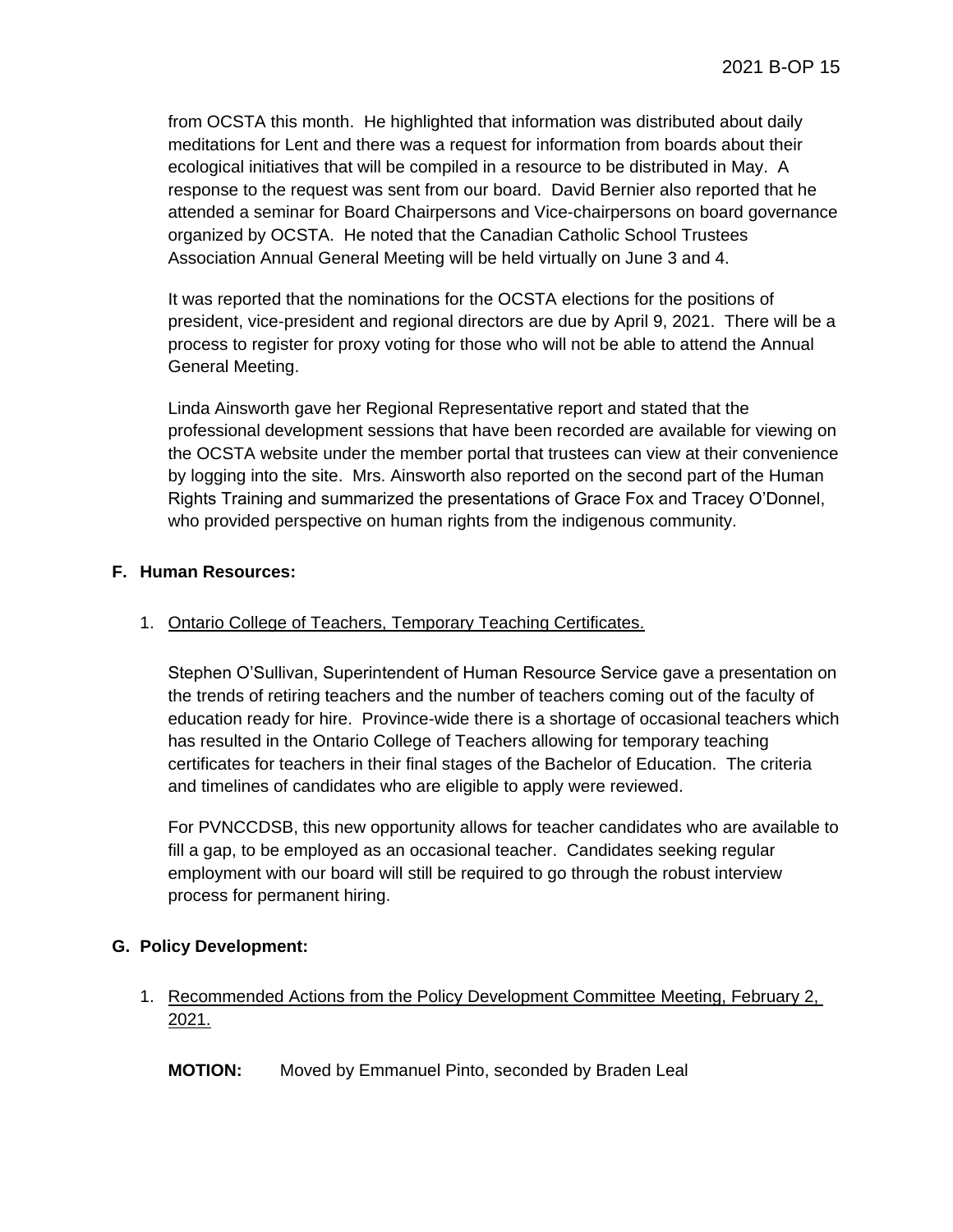that the Board receive the report and recommendations from the Policy Development Committee dated February 2, 2021, for publication and implementation.

Carried.

#### **H. Old Business:**

- **I. New Business:**
- **J. Bring Forward:**

#### **K. Information Items:**

#### 1. Chairperson's Report

David Bernier, Board Chairperson reported that the weekly teleconference calls with the Minister of Education continue. It was noted that there are often other senior Ministry staff on the calls who add valuable information. Questions are asked by board chairpersons which adds context to the information that is given. It was noted that the Minister has committed to having the GSN funding information sent to boards within the traditional timelines.

Board Chairperson David Bernier officially welcomed Jeannie Armstrong to the Peterborough Victoria Northumberland and Clarington Catholic District School Board and to the Superintendent team. Mr. Bernier expressed his best wishes on behalf of the trustees for long and successful service with PVNCCDSB.

#### 2. Committee Chairperson's Report:

a. Accessibility for All Committee, February 2, 2021.

It was reported that 95% of classrooms are equipped with FM systems. It is expected that 100% of classrooms will be accessible and therefore compliant by the end of the year.

- b. Faith and Equity Advisory Committee, February 11, 2021.
- c. Catholic Parent Engagement Committee, February 16, 2021.
- d. Special Education Advisory Committee, February 18, 2021.

Helen McCarthy reported that a presentation was made by Autism Ontario at the February meeting. April is Autism Awareness month which aims to promote a kinder and more inclusive world.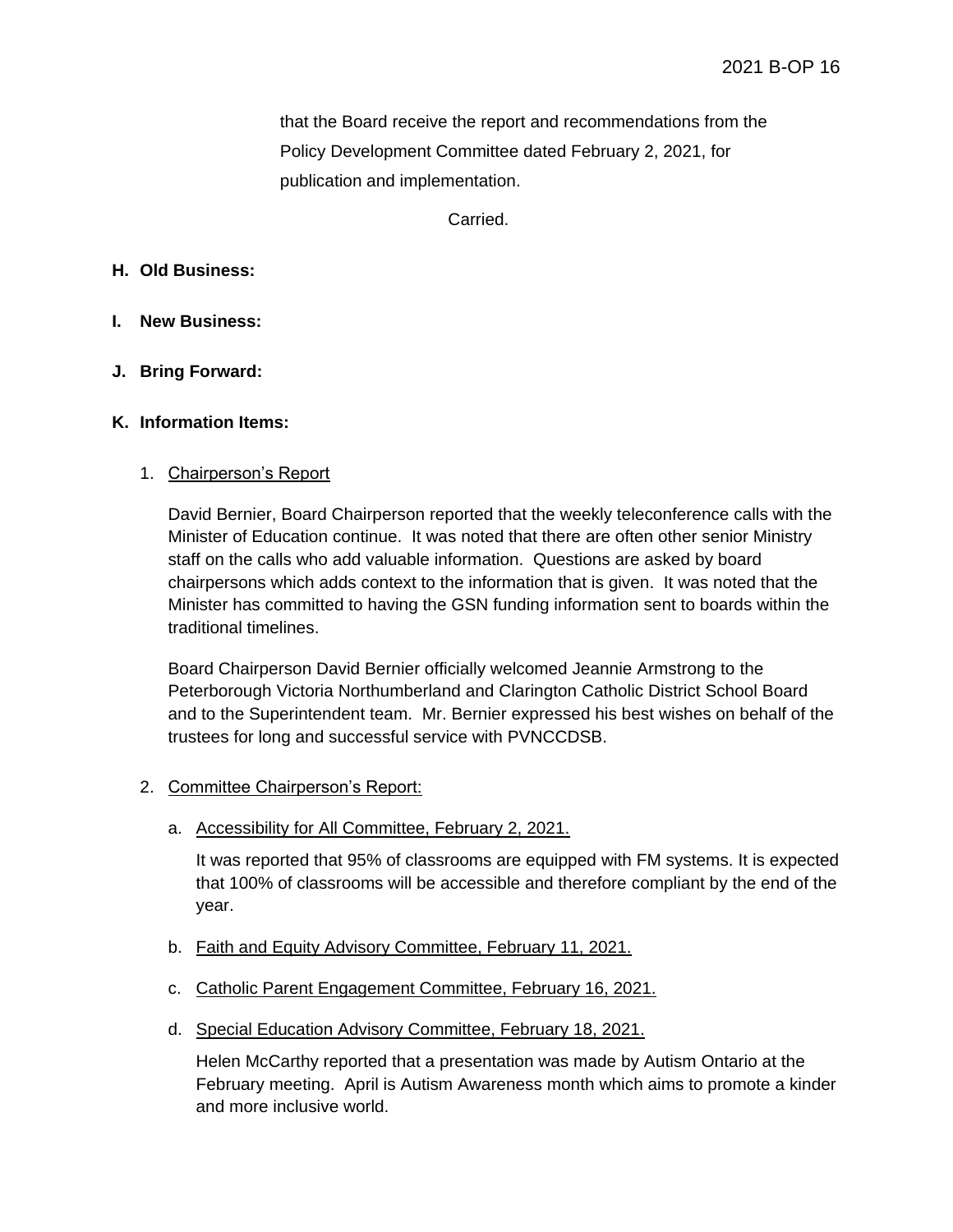#### **L. Future Meetings and Events:**

#### 1. Board Meeting

- a. Board Meeting Open Session, March 23, 2021, 6:30 p.m. (In-camera Session, 6:00 p.m.)
- 2. Board Standing Committee Meetings: (Listed in chronological order.)
	- a. Chairperson's Committee, March 8, 2021, 4:30 p.m.
	- b. Committee-of-the-Whole, March 8, 2021, 6:30 p.m.
	- c. Policy Development Committee, April 14, 2021, 6:30 p.m.
- 3. Other Committee Meetings: (Listed in chronological order.):
	- a. First Nation Métis and Inuit Advisory Committee, March 9, 2021, 6:30 p.m.
	- b. Student Council Liaison Committee, March 23, 2021, 4:15 p.m.
	- c. Catholic Parent Engagement Committee, March 24, 2021, 6:30 p.m.
	- d. Special Education Advisory Committee, March 25, 2021, 6:30 p.m.
	- e. STSCO Governance Committee, March 31, 2021, 3:00 p.m.
	- f. French as a Second Language Advisory Committee, April 21, 2021, 4:30 p.m.
	- g. Faith and Equity Advisory Committee, April 28, 2021, 6:30 p.m.
	- h. Accessibility for All Committee, May 6, 2021, 1:00 p.m.
	- i. Audit Committee, TBA.
	- j. Supervised Alternative Learning Committee, TBA.
- 4. Board Events:
	- a. Catholic Leadership Development Series, Session #3, April 22, 2021, 4:00 p.m.
	- b. OCSTA Virtual Annual General Meeting, May 1, 2021.
	- c. Catholic Education Week, May 2-7, 2021.
	- d. Catholic Parent Engagement Committee Event, May 19, 2021.
	- e. Canadian Catholic School Trustees Association Virtual Annual General Meeting, June 3-4, 2021.

#### **M. Conclusion:**

1. Report from the In-camera Meeting